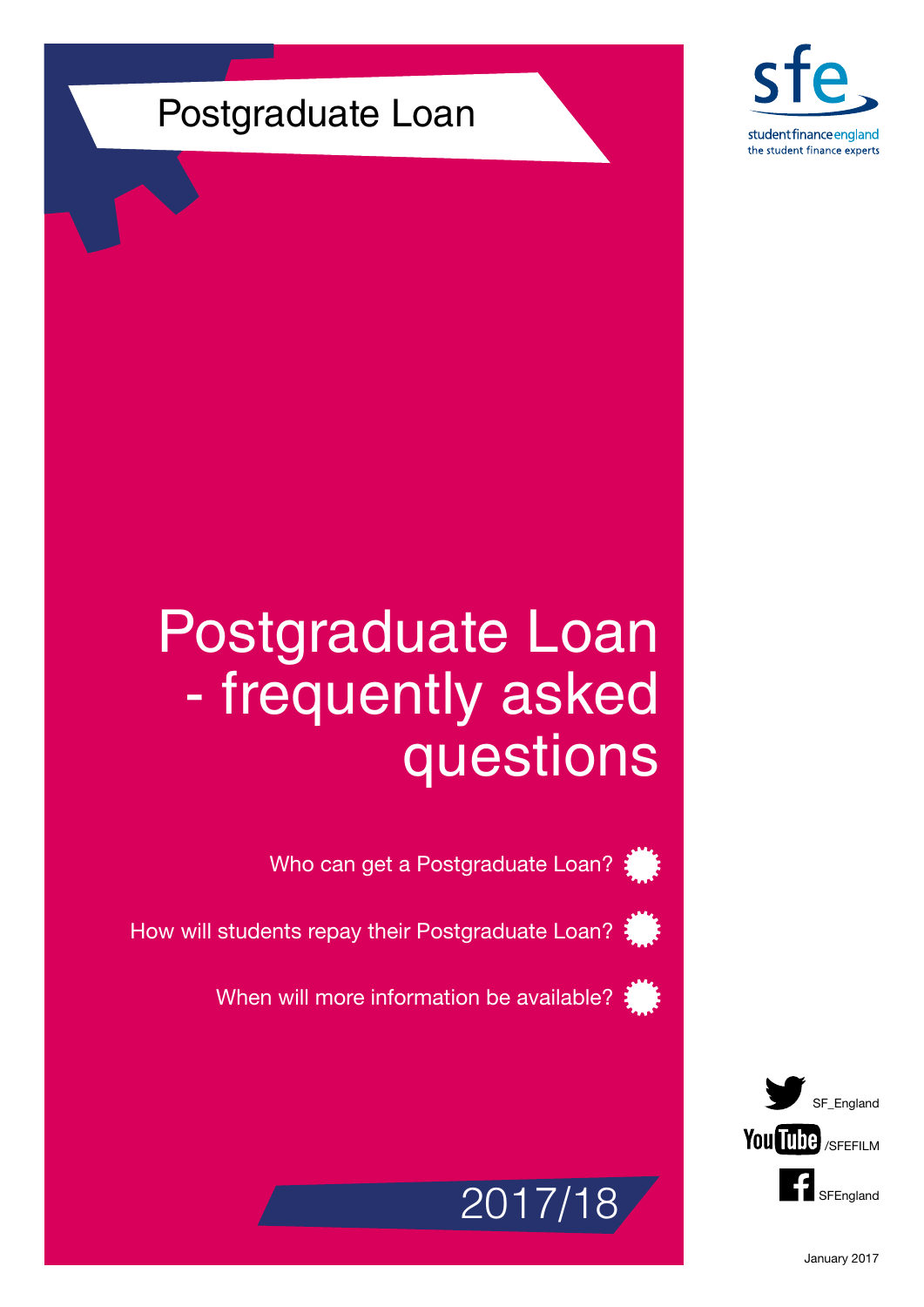

| Question                                   | Answer                                                                                                                                                                                                                                                                                                                                                                    |  |
|--------------------------------------------|---------------------------------------------------------------------------------------------------------------------------------------------------------------------------------------------------------------------------------------------------------------------------------------------------------------------------------------------------------------------------|--|
| Who can get a<br><b>Postgraduate Loan?</b> | Students can apply for a Postgraduate Loan if they:                                                                                                                                                                                                                                                                                                                       |  |
|                                            | are studying a full taught or research Master's course,                                                                                                                                                                                                                                                                                                                   |  |
|                                            | are under 60 years old at the start of the first academic year of<br>their course, and                                                                                                                                                                                                                                                                                    |  |
|                                            | normally live in England, and have not moved there just to<br>study.                                                                                                                                                                                                                                                                                                      |  |
|                                            | If they're studying full time the course can last for one or two<br>years. If they're studying part time they can study for two years<br>(for the equivalent one year full-time course), up to four years<br>(for the equivalent two year full-time course) or up to three years<br>where there is no equivalent full-time course.                                        |  |
|                                            | EU students, who don't normally live in England, will also be able<br>to get a Postgraduate Loan for a Master's course at a university<br>or college in England.                                                                                                                                                                                                          |  |
| What can students get?                     | Depending on when they started their course, students can apply<br>for a loan of up to £10,280 as a contribution towards their course<br>and living costs. The Postgraduate Loan has to be paid back.                                                                                                                                                                     |  |
|                                            | If they have a disability, including a long-term health condition,<br>mental-health condition or specific learning difficulty, such<br>as dyslexia or dyspraxia, they might be able to get Disabled<br>Students' Allowances (DSAs). DSAs don't have to be paid back.<br>Postgraduate students can apply for DSAs even if they aren't<br>eligible for a Postgraduate Loan. |  |
| Do students need to<br>apply each year?    | No. They only have to apply for a Postgraduate Loan once.<br>Students can apply up to nine months after the start date of the<br>final academic year of their course.                                                                                                                                                                                                     |  |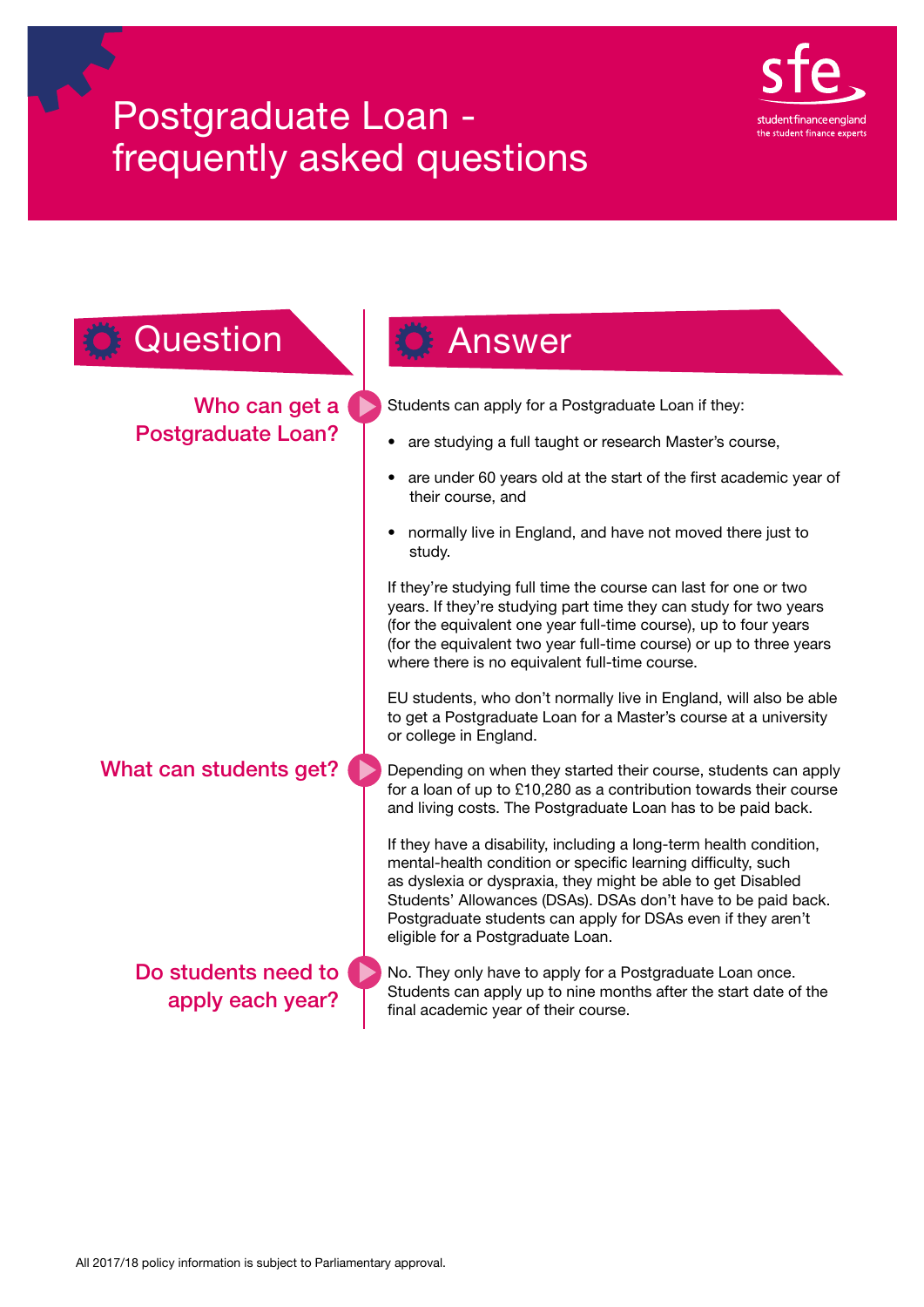

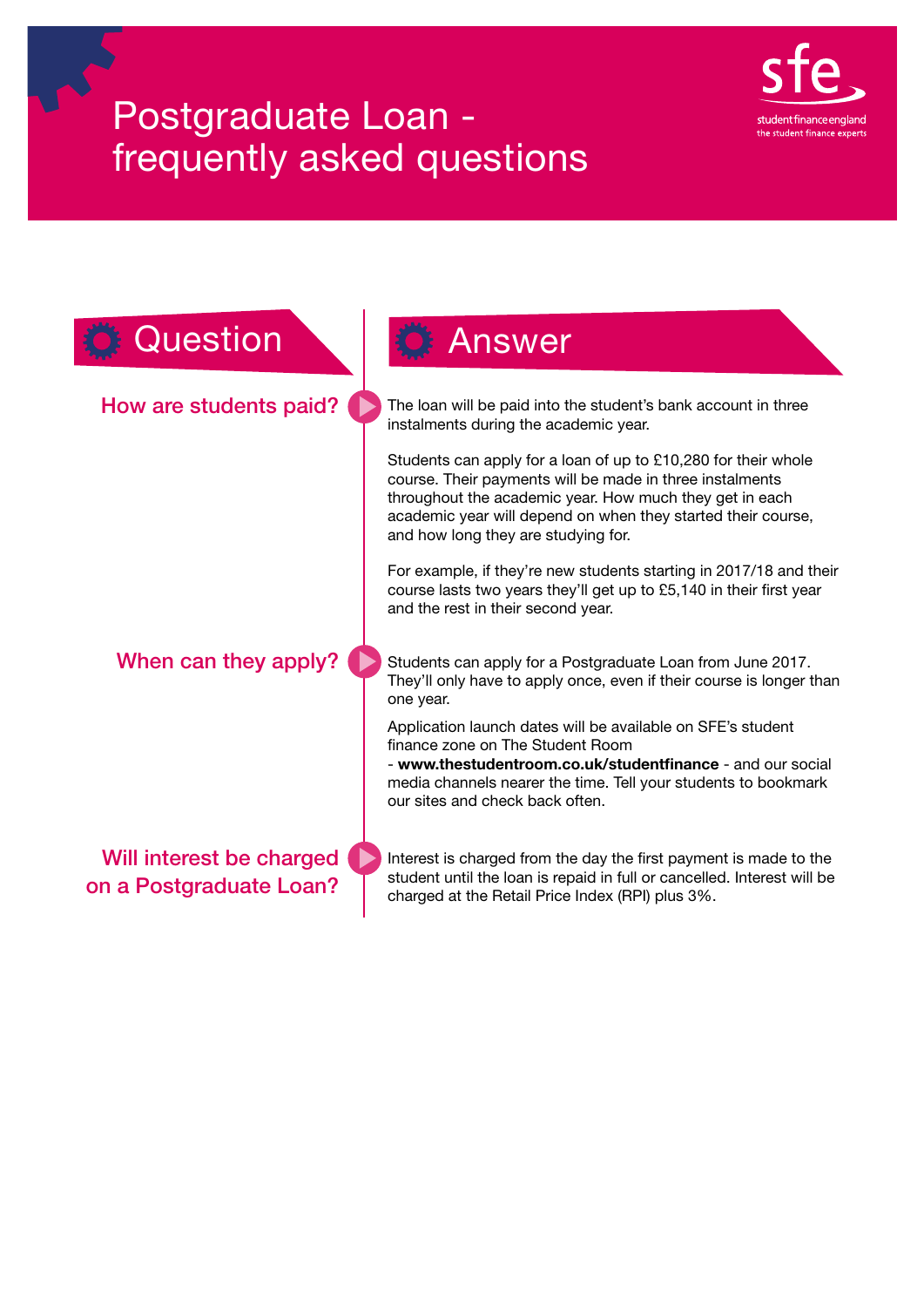

### Question **Answer**

How will students repay their Postgraduate Loan?

Repayments will be based on their income, not what they borrowed.

They'll be due to start making repayments the April after they finish or leave their course.

However, no repayments towards Postgraduate Loans will be taken before April 2019 and only when their income is over the current UK threshold of £404 a week, £1,750 a month or £21,000 a year.

They'll repay 6% of their income over the threshold.

For example, if they're paid monthly and earn £2,500 before tax they'll repay 6% of the difference between what they earn and the threshold (£1,750):

 $£2,500 - £1,750 = £750$ 6% of  $£750 = £45$ 

So their Postgraduate Loan repayment would be £45 that month.

Student loan repayments will be taken even if the student's income isn't over £21,000 in a year but exceeds the weekly or monthly threshold at any time, for example if they work overtime or get a bonus.

Any loan remaining 30 years after they're due to start making repayments will be cancelled.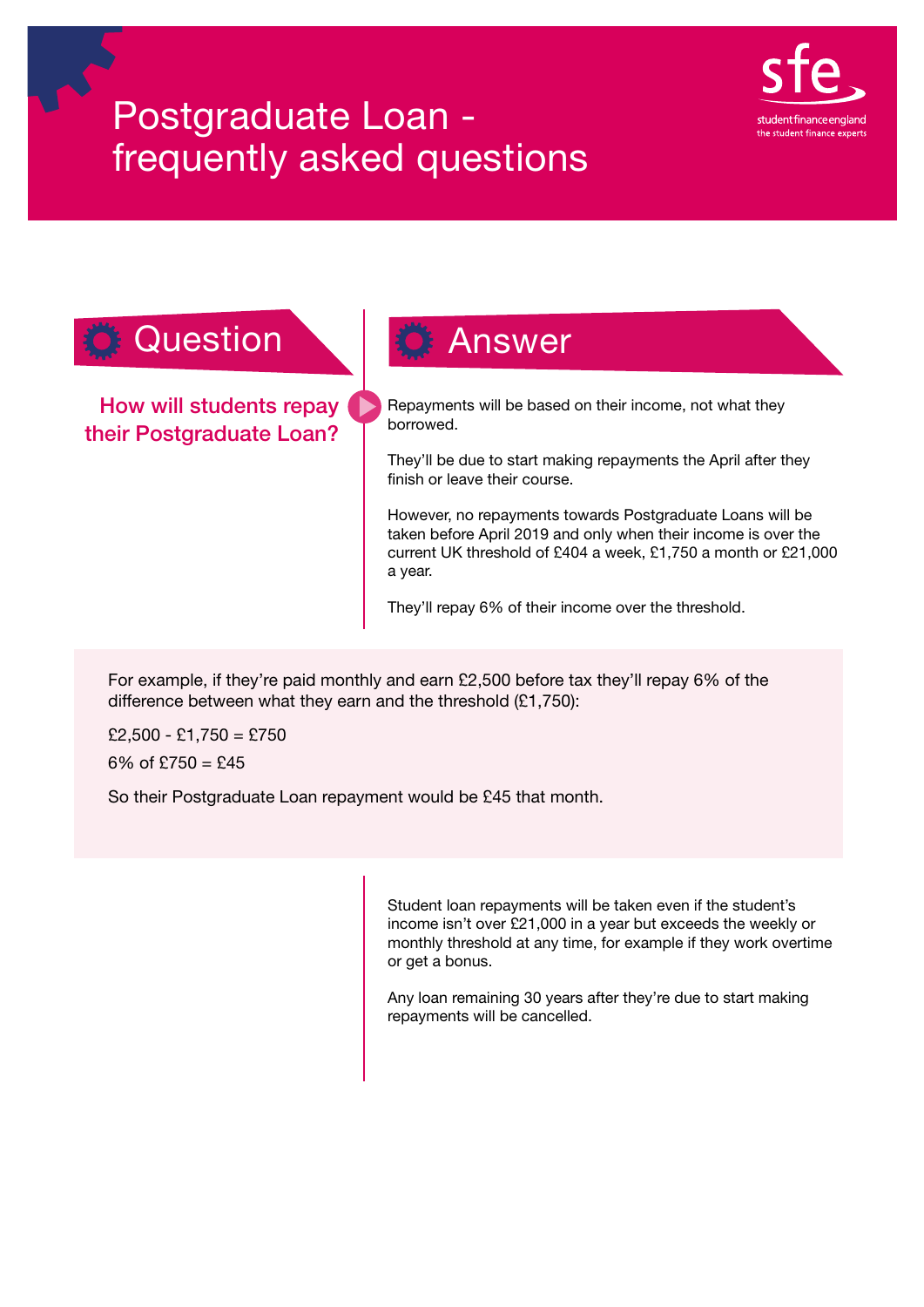

### **Question Answer**

What about any loans they already have for their undergraduate course?

If the student has any other loans from the Student Loans Company for their undergraduate course they will also repay these loans at the same time.

### Students who started their undergraduate course on or after 1 September 2012

These students will repay 9% of their income over £21,000 towards the student loans they borrowed for their undergraduate course and 6% of their income over £21,000 towards their Postgraduate Loan. This means they will repay 15% of their income over the threshold in total.

| Income each year<br>$\vert$ (before tax) |        | Monthly salary   Undergraduate loan repayment | Postgraduate Loan repayment |
|------------------------------------------|--------|-----------------------------------------------|-----------------------------|
| £21,000                                  | £1,750 | £0                                            | £0                          |
| £22,000                                  | £1,833 | £7                                            | £4                          |
| £23,500                                  | £1,958 | £18                                           | £12                         |
| £25,000                                  | £2,083 | £29                                           | £19                         |
| £27,000                                  | £2,250 | £45                                           | £30                         |
| £30,000                                  | £2,500 | £67                                           | £45                         |